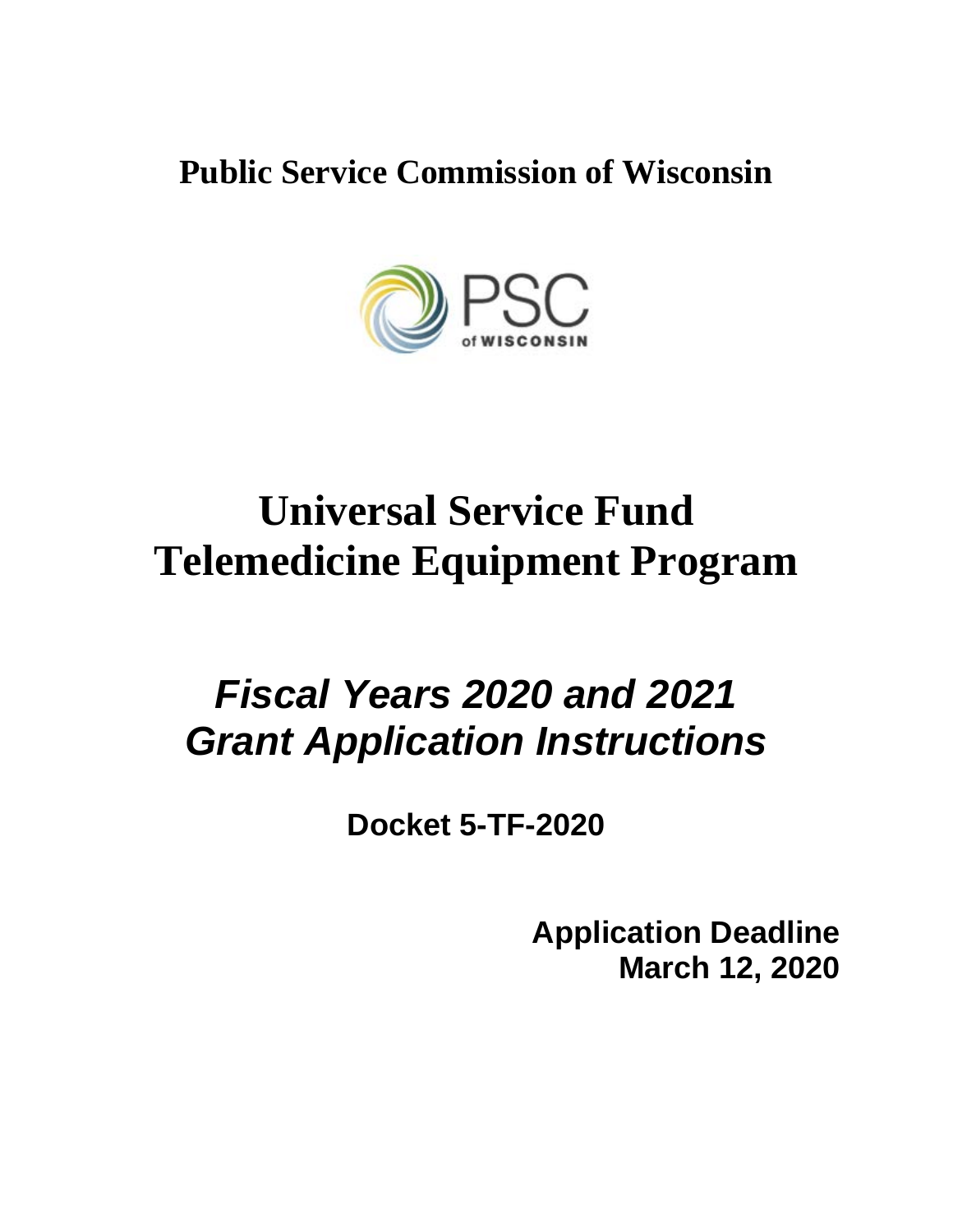## **Introduction**

The Public Service Commission of Wisconsin (Commission) is seeking applications for Medical Telecommunications Equipment Grants. The Medical Telecommunications Equipment Grant Program (Telemedicine Program) was created to provide funding to nonprofit medical clinics, hospitals or public health agencies for the purchase of specialized telecommunications equipment designed to augment or enhanced the delivery of medical services.

## **Eligible Applicants**

Nonprofit medical clinics, hospitals and public health agencies are eligible to request a grant from the Telemedicine Program. For purposes of the Telemedicine Program, a nonprofit medical clinic or hospital includes any medical facility that:

- 1. Is a nonprofit organization governed by a Board of Directors;
- 2. Serves federally-designated health professional shortage areas as defined in 42 USC § 254e(a)(1), medically underserved areas, or medically underserved populations; and
- 3. Fulfills one, or both, of the following:
	- a. Provides service to all patients regardless of insurance status.
	- b. Uses a sliding fee scale for uninsured patients based on income status.

For purposes of the Telemedicine Program, a public health agency includes:

- 1. The Wisconsin Department of Health Services;
- 2. Local health departments as defined in Wis. Stat. § 250.01(4); and
- 3. Health care facilities or programs operated by a tribe, or tribal organization under the Indian Self-Determination Act (25 USC § 450f et seq.).

## **Anticipated Funds Available**

In accordance with Wis. Admin. Code § PSC 160.115(3), the Commission may grant a maximum of \$500,000 in Universal Service Fund (USF) support per state fiscal year or \$1,000,000 per state biennium to one or more grantees. The Commission has allocated \$500,000 for Telemedicine grants for FY 2020. The Commission may allocate a similar amount for FY 2021.

## **Grant Application Submission and Deadline**

**All applicants are required to submit a signed Universal Service Program Grant Application Form, a signed Affidavit, a Budget Summary Form, and a Project Narrative**. Links to editable versions of the required forms are included at the end of these application instructions.

Applications are due by **4:00 p.m., March 12, 2020**. Once filed, all applications become the property of the Commission, and are subject to Wisconsin's Open Records laws.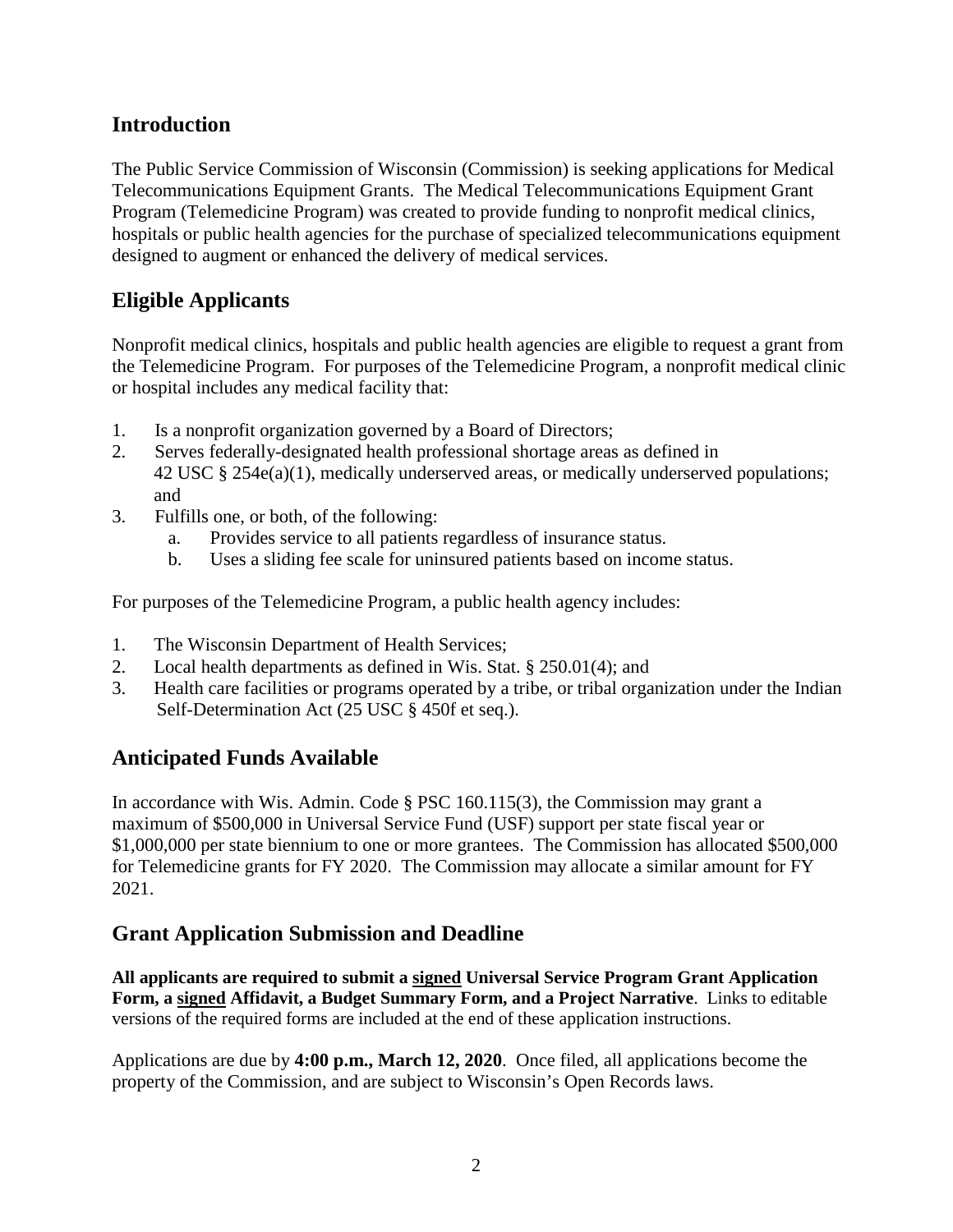**Applications must be submitted to the Commission using the agency's Electronic Regulatory Filing (ERF) system.** The ERF system may be accessed from the Commission's homepage, [http://psc.wi.gov.](http://psc.wi.gov/) Information about creating an account and filing online can be found on the Commission website at E-Services/Electronic Records Filing System/Help/Quick Reference Sheet (http://apps.psc.wi.gov/vs2015/ERF/documents/CheatSheet.pdf).

To file an application or other documents on ERF, use the docket number and caption for the FY 2020/2021 Telemedicine Grant program:

> **Docket Number: 5-TF-2020 Docket Caption: FY 2020/2021 Telemedicine Grants**

Please remember to log in to the ERF system before attempting to upload the application.

The grant application process, including the use of the ERF system, is intended to be simple and straightforward. Any medical clinic or county health department should be able to submit a competitive application without having to employ a consultant.

If an applicant has difficulty for any reason submitting these electronic documents in ERF, please contact Becky Yoh (608) 261-8521or at [Rebecca.Yoh@wisconsin.gov.](mailto:Rebecca.Yoh@psc.state.wi.us)

**Applications are due and must be uploaded to ERF no later than 4:00 p.m. Central time on Thursday, March 12, 2020.**

## **Application Procedure**

A complete application includes the following items and should be uploaded to ERF as a single document, assembled in the order listed below.

#### **1. Universal Service Program Grant Application Form**

Instructions:

- Leave State Application Number (above Section I) blank.
- Fill out Sections I and II.
- Signature of the authorized representative of the organization is required in Section II of the form.

#### **2. Affidavit of Eligibility**

This document certifies that the USF support will be used for the purpose granted. This is required by Wis. Admin. Code § PSC 160.115(5)(f). *The form must be signed by an authorized representative of the organization.*

#### **3. Budget Summary**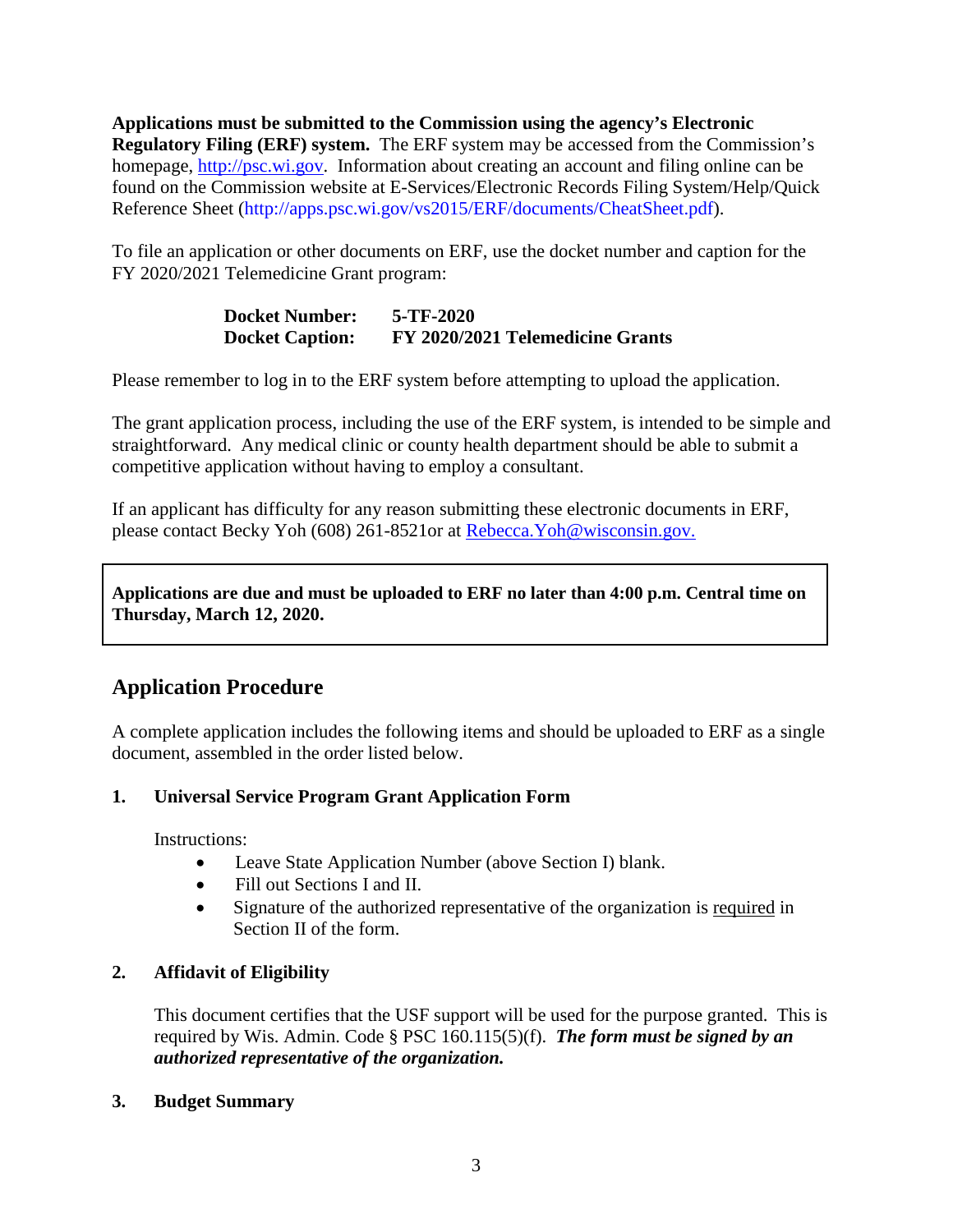Attach price quotes from vendors to the budget summary if available.

#### **4. Project Narrative**

The narrative should address the criteria listed in the *Review Criteria* listed below.

## **Review Criteria**

In the Project Narrative, the following criteria, numbered 1-6 below, should be addressed under the particular heading and in the order in which each heading appears. Each criterion should be addressed separately and completely so the response stands alone and does not refer to outside sources. Failure to address any criterion will result in reduction of points by the reviewers. The page size should be a standard 8-1/2" x 11" page, with a legible font no smaller than 11 point, and a minimum of 1" margins throughout. **The entire Project Narrative section should be no more than six (6) single-sided and single-spaced numbered pages.**

#### **1. Applicant Overview**

• Briefly describe the applicant organization(s) mission, history, geographic service area and capacity related to the project outcomes.

#### **2. Project Need/ Purpose**

- Define the specific need or problem that is currently not being met.
- Describe the population served by the proposed project, including detail about rural and underserved populations, and/or people with disabilities.
- Describe how the specific need or problem may be met through the purchase of telecommunications equipment.
- Describe, in detail, how the purchase of the equipment will promote technologically advanced medical services, enhance access to medical care in rural or underserved areas of the state, or enhance access to medical care by underserved populations or people with disabilities.
- Describe any partnerships, community support, or other collaborations with individuals or organizations that will be involved in the project.
- Describe the financial need of your organization and particularly why it needs funding from this grant program in order to purchase the equipment.

#### **3. Project Goals and Outcomes**

• Identify realistic, measurable goals expected to be met through the purchase of the telecommunications equipment. Include information about the number of people served and intended outcomes or changes. Anticipated outcomes should relate to the Project Need/Purpose statement described under heading 2, above.

#### **4. Description of Equipment to be Purchased**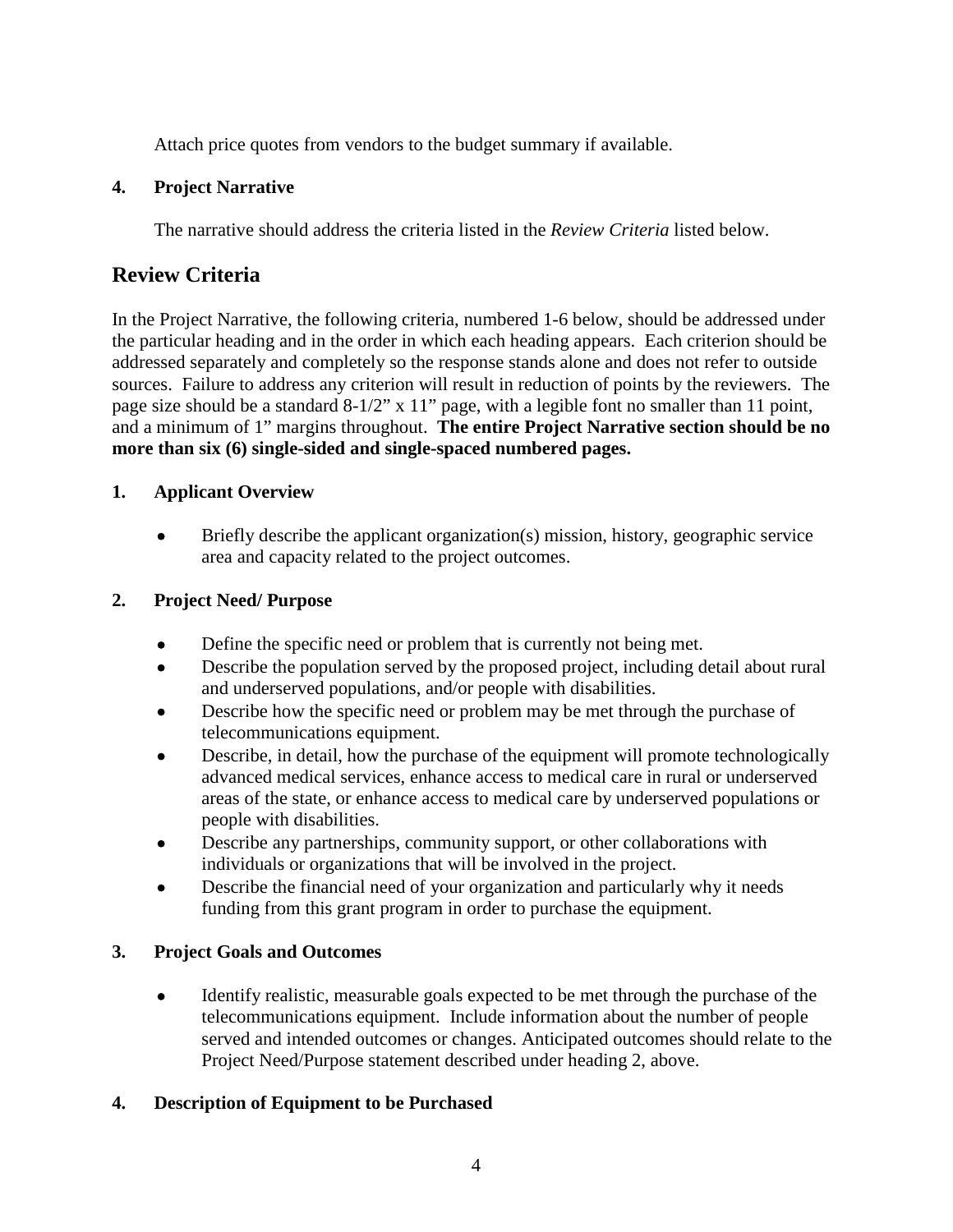- Describe the equipment to be purchased, including a description of how the equipment operates. Funding may only be requested for equipment that has not yet been purchased. Funding is limited to the purchase of telemedicine equipment that connects to and uses the public switched telecommunications network, or its equivalent. *Private or dedicated communications devices and networks, including paging systems and similar radio networks, cannot be funded by this grant program. General purpose computers cannot be funded by this grant program.*
- Describe whether the equipment requires high speed internet for use, and provide additional details if the equipment requires patients to have internet access in their homes.
- Describe any installation costs or costs for training and/or operating the equipment. *These costs should be nominal.*
- Describe any warranty or maintenance agreements included in the purchase price of the equipment. *No more than one year of a maintenance agreement* can be included in the purchase price of the equipment.
- Identify the planned vendors for each piece of equipment proposed to be purchased. If the vendor is not yet selected, provide information on how the equipment price was determined and the process to be used for selecting the vendor.
- Explain why the chosen equipment was selected.

#### **5. Budget Detail**

- Describe the steps taken to secure the telecommunications equipment at reasonable prices. Obtaining several bids for the equipment and reporting the results of the cost review process can accomplish this.
- Identify the vendors for each piece of the telecommunication equipment being purchased or describe the process being used to select a vendor. If the applicant is chosen to receive a grant under this program, copies of bids may be required to be submitted prior to release of grant dollars. There is no specified dollar limit for any particular project.
- List and describe co-funding sources, partnerships and other relationships or commitments that are part of the project. No matching funds are required for this program, but the application must include an explanation of how any portion of the project that is not covered by the Telemedicine Program grant will be funded, to demonstrate that the applicant will be able to pay for that portion of the costs of the equipment.

#### **6. Evaluation**

- Explain how the project goals and outcomes identified above will be measured after the equipment is installed.
- Describe any evaluation tools that will be used to determine the extent to which the project meets each goal.

## **Review and Selection Process**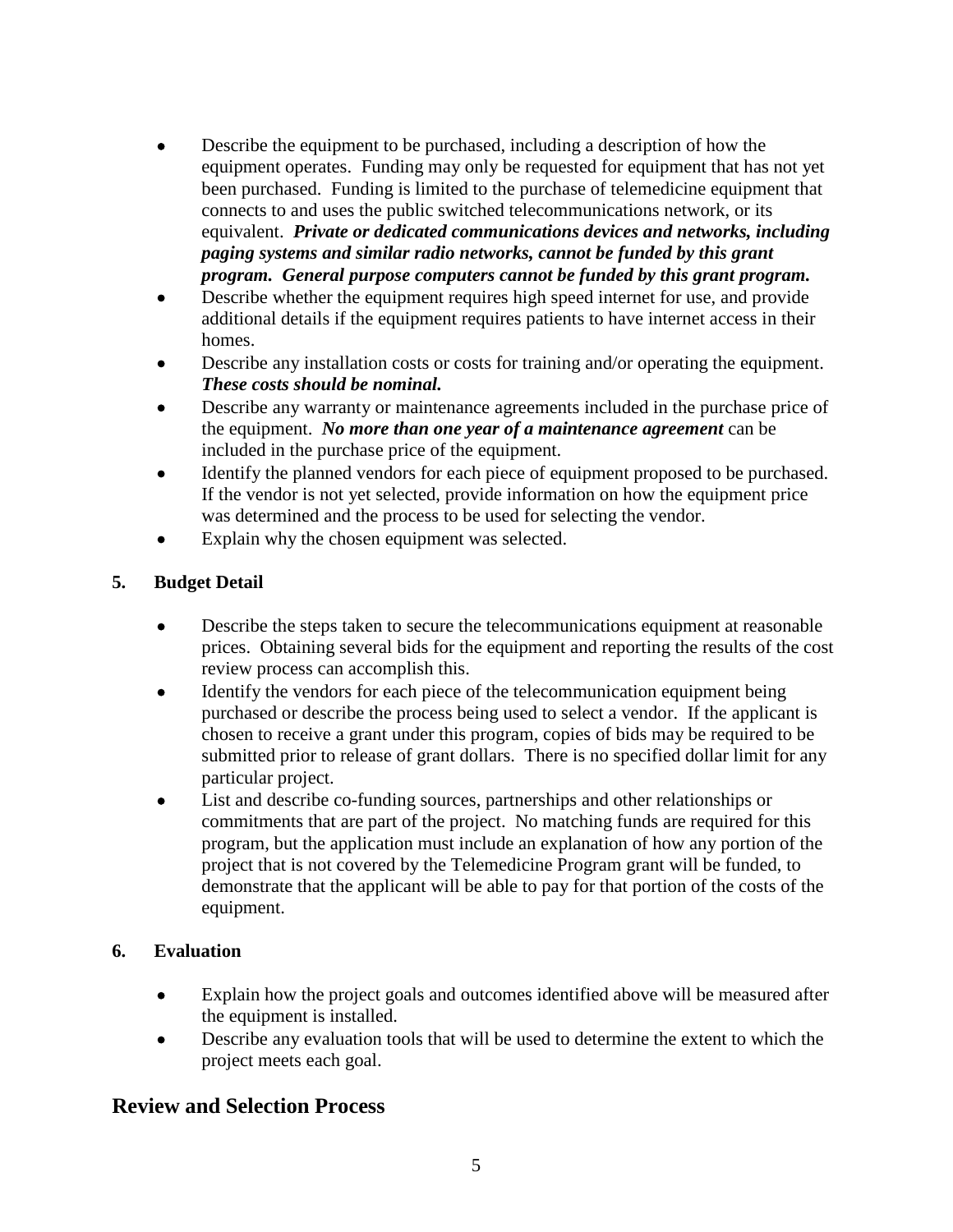All grant applications will be subject to a screening and review process conducted by Commission staff, a review team, and the Commissioners. Reviewers will have expertise in technical or programmatic aspects of information systems, medicine, telecommunications or universal service.

The process is outlined below:

#### Initial Screening

Commission staff will conduct an initial screening of all timely applications. The applications will be screened for eligibility of each applicant as a nonprofit medical clinic or public health agency as defined in Wis. Admin. Code §§ PSC 160.115(b) and (c), and for completeness of the application. Any application that fails the initial screening may be eliminated from further review.

#### Application Review

A panel of technology or program professionals will review applications passing the initial screening. The reviewers will use a rating checklist that gives a score to each application based on the criteria outlined in the *Review Criteria* section, described above. Particular attention will be paid to the potential success of the project to promote technologically advanced medical services, to enhance access to medical care in rural or underserved areas of the state, or to enhance access to medical care by underserved populations or persons with disabilities. Results of this analysis and review will be reported in a memorandum to the Commissioners.

#### Final Decision on Grant Awards

After the screening and review process has been completed, the Commission will decide which grants to award. The Commission makes its decisions in Open Meetings of the Commission. The Commission will notify all grant applicants of its decision by adopting and serving of all applicants an Order awarding grants. Notification of award decisions for FY 2020 and FY 2021 will be made in April or May, 2020.

In making the final grant funding decisions, the Commission shall consider information including the following:

- Is the applicant a nonprofit medical clinic or public health agency located in Wisconsin?
- Will the purchase of the telecommunication equipment promote technologically advanced medical services, enhance access to medical care in rural or underserved areas of the state, or enhance access to medical care by underserved populations or persons with disabilities?
- Is the applicant able to pay for any costs of the project not funded under the USF grant?
- What steps has the applicant taken to secure the equipment at reasonable prices?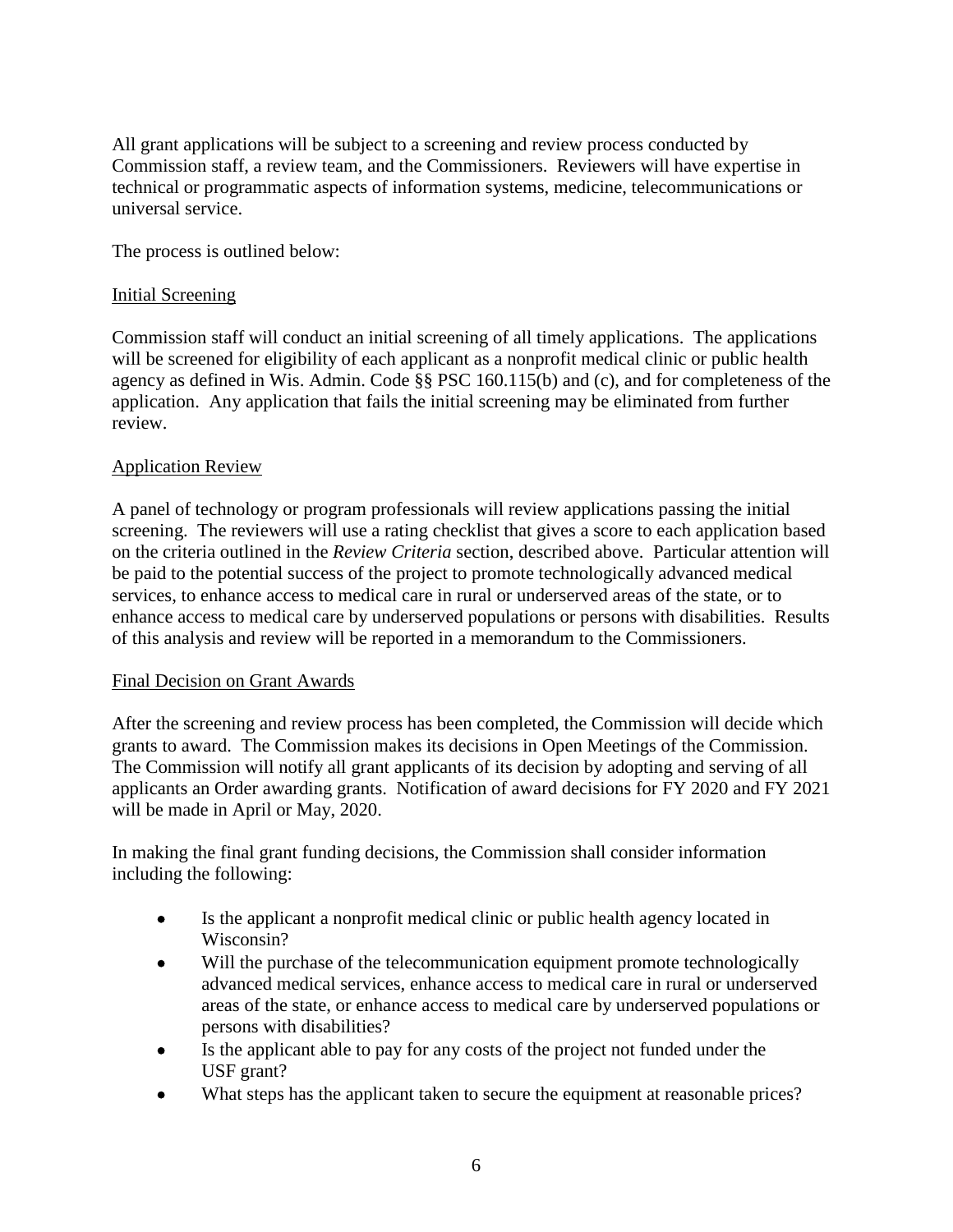• Has the applicant filed all the required information?

Public health agencies and nonprofit organizations that operate more than one location, may receive USF support for telecommunications equipment at more than one location, but before approving an application involving an additional location, the Commission shall consider how much total USF support has been received by the agency or organization in the fiscal year, and the total amount remaining to be disbursed for the fiscal year.

The Commission may give preference to initial applications filed by a public health agency or non-profit medical clinic.

The Commission may consider other factors including, but not limited to:

- Analysis and scoring of the review panel and Commission staff.
- Number of grants and dollars previously awarded to the applicant.
- Geographic distribution of the grant applications.
- Financial need of the organization and need for Telemedicine Program funds to complete the project.
- Diversity of needs met by the grant applications.
- Diversity of the types of projects requesting funding.
- Availability of funds from the USF budget.

## **Grant Agreement, Reporting, and Payment Process**

The Commission Order awarding grants will require that each approved grant applicant enter into a Grant Agreement with the Commission. The Grant Agreement will confirm the grant award, including the amount of the award and the terms and conditions ordered by the Commission. The grant award will not be final until the applicant signs and returns the Grant Agreement.

Grant recipients will be required to complete the purchase of equipment items prior to the expiration date stated in the Order. Forms for making reimbursement requests and complying with reporting requirements will be provided to successful grant applicants when the Order awarding grants is released.

## **False, Misleading, or Omitted Statements**

False or misleading statements or omissions that render the information provided on an application to be false or misleading are grounds for rejection of an application, for denial, or for termination of funding. In addition, the Commission reserves the right to take any other action allowed by law.

#### **Technical Assistance**